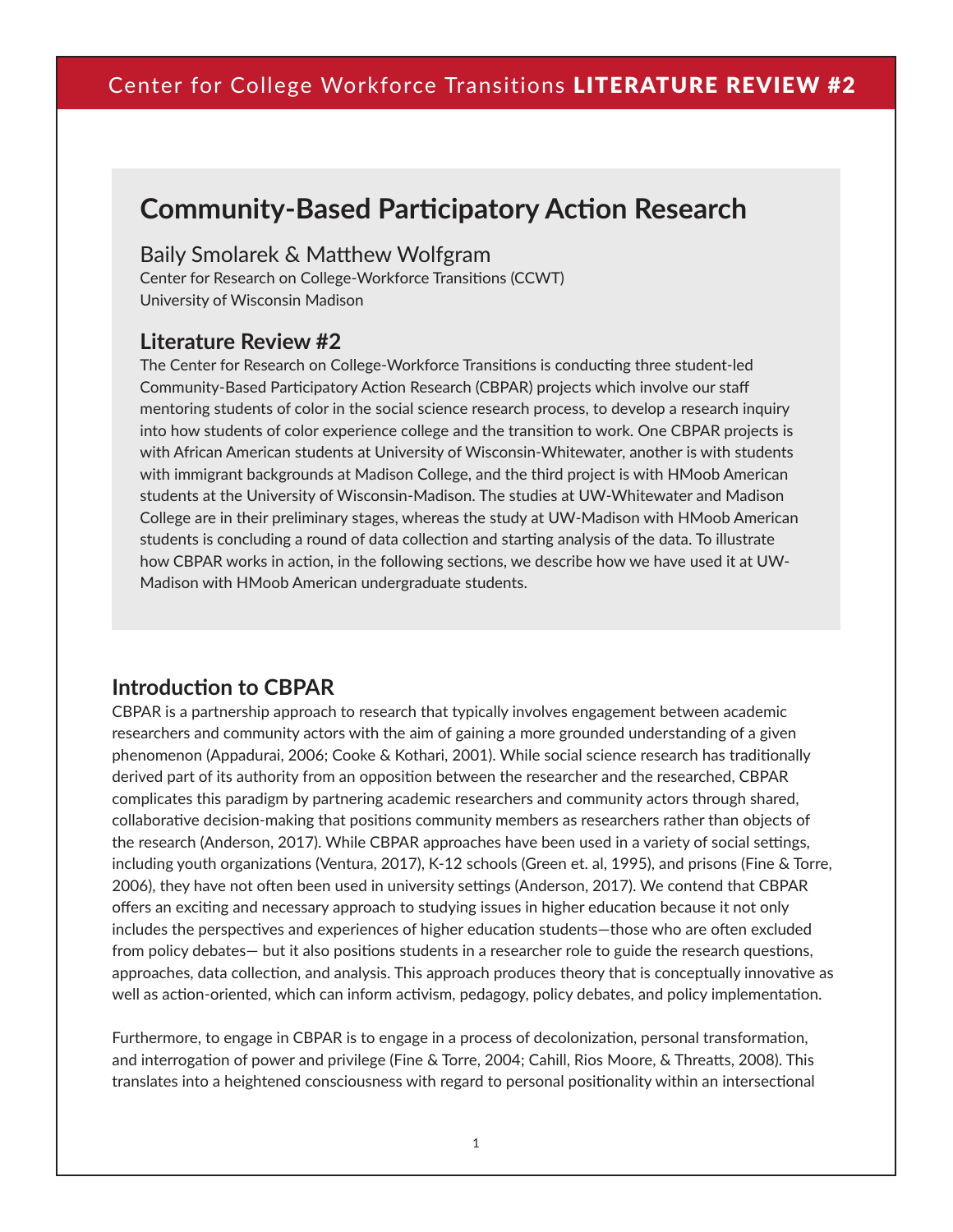## Center for College Workforce Transitions LITERATURE REVIEW #2

framework and an articulation of our social locations and relationships to privilege (Anderson, 2017). Through autoethnographic data from their research journals, the HMoob American student-researchers documented how participating in this CBPAR project has been personally transformative and eye-opening for them. For example, in one of her journal entries, a student-researcher wrote about a moment in the research process where she reflected on her own positionality and blind spots:

Interviewing participants made me realize that I was also blind to HMoob student struggles. I didn't know that some participants felt a certain way. I thought everyone thought like me since we're all HMoob. We definitely share the same struggles but the differences in struggles definitely stood out to me the most, such as feeling excluded in the Business school. I can't relate to those people and I can't imagine how I would feel if I were in their shoes. It definitely put things into perspective for me and made me realize my privilege. (Autoethnographic journal 1/11/19)

Another student-researcher on that project considered what it means to be a researcher doing research within the minoritized community that one identifies with:

Within the UW-Madison HMoob American student community, I am a peer. I have relationships with these folks and feel a personal responsibility to represent them and their experiences. As a researcher, it is a personal as well as an empirical responsibility to make sure that the HMoob American student community is being reflected in the study accurately. I want to ensure that the study does not do my peers and me a disservice. (Autoethnographic journal 9/28/18)

Such journal entries illuminate the transformative power of this research approach on community-based researchers and on communities and institutions as well.

The impacts that engaging in CBPAR work can have on students is boundless. Through CBPAR, students are empowered to become critical inquirers of their lived experiences and producers of knowledge, rather than just consumers of knowledge. As its name suggests, CBPAR also involves an action component, wherein findings from the research are used to inform policies and practices. Consequently, engaging in a CBPAR project can open doors for research conference presentation opportunities as well as opportunities to collaborate with the community at large as students engage in action steps toward equitable change. As such, students will gain invaluable skills (i.e., communication, leadership, critical thinking, and writing) that prepare them for post-graduation opportunities (i.e., graduate school, post-graduation jobs, research lab positions, etc.).

#### **A Closer Look: Our HMoob American College PajNtaub**

In our most well established CBPAR project, the community we center is HMoob American college students at UW-Madison. Our ten-people research team is made up of six HMoob American college students from the HMoob American Studies Committee (HMASC), two graduate students, and two academic researchers from the CCWT. All members of the team completed UW-Madison Human Subjects Training, per Institutional Review Board requirements, and were responsible for reading relevant literature, developing sampling criteria and interview and observation protocols, recruiting participants,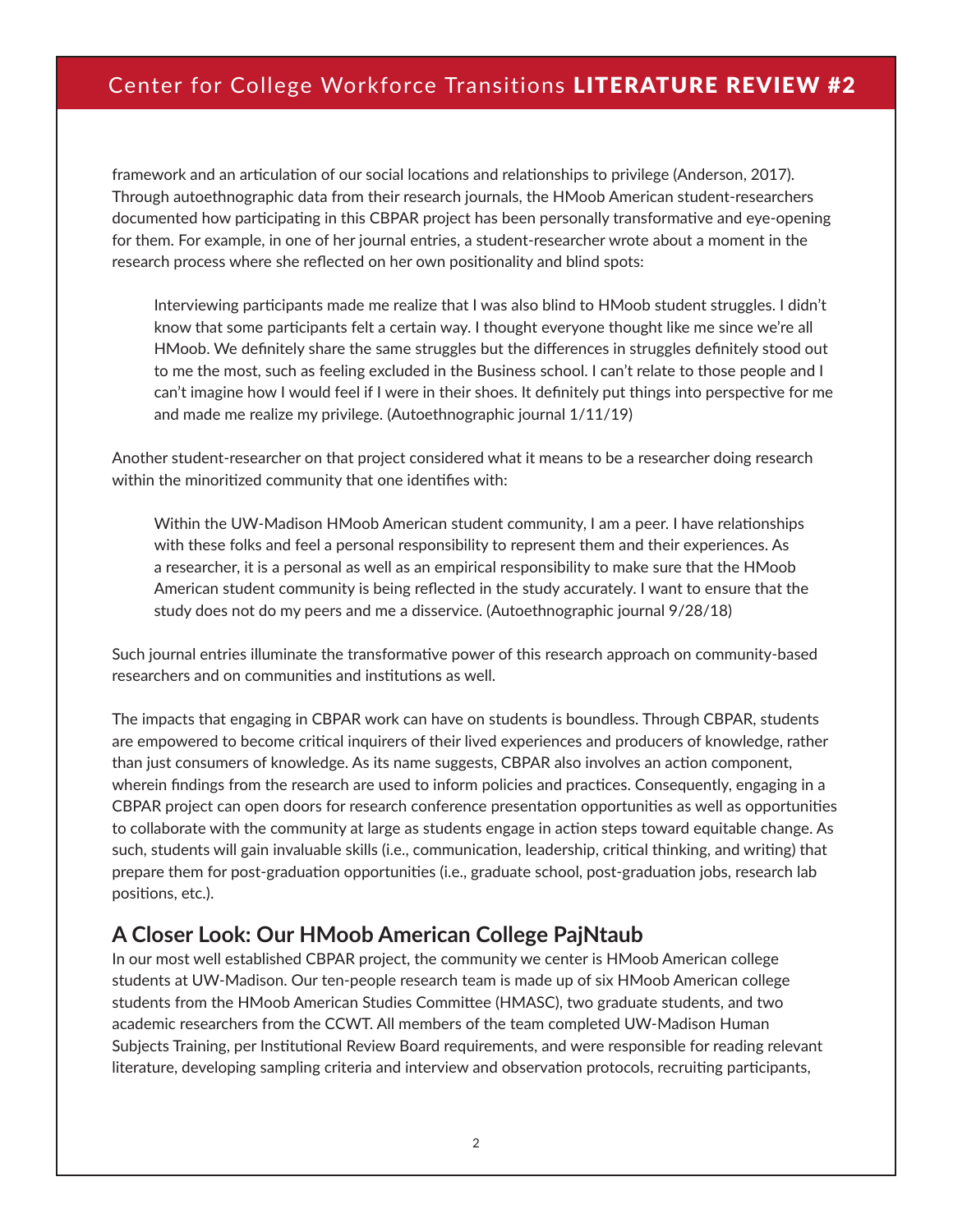### Center for College Workforce Transitions LITERATURE REVIEW #2

and gathering, analyzing, and presenting the data as the study proceeded. The research team met weekly to discuss literature, data collection, and emerging themes. Academic research mentors were responsible for engaging student-researchers with relevant theory and empirical studies, and providing guidance throughout research design, data collection, and analysis.

The student-researchers' role in developing protocols was vital in order to discern appropriate methods and questions for the participants—other HMoob American college students at UW-Madison. Furthermore, because the student researchers are active members of HMASC, they had previous knowledge of social justice work and the literature that accompanies it. It was thanks to this familiarity with the community and the literature that the research project progressed quickly, transitioning from creating the base of the project, to interviewing the participants, to coding and writing up research briefs, opinion pieces, and scholarly articles. Additionally, from the perspective of the student activists of the HMASC, involvement in the study was viewed as an opportunity to explore how social science methods could enhance the impact of their advocacy and expand their understanding of issues important to their organization.

Because CBPAR is an approach to research (not a method per se), we developed a vertical case study involving policy document analysis, qualitative semi-structured interviews, and participant observations as our research method. As described by Bartlett and Vavrus (2014), a vertical case study incorporates three elements: a vertical element that examines the macro-, meso-, and micro- levels, a horizontal element that examines how policies unfold in particular locations, and a transversal element that examines processes over time. This method allowed us to dive deep into the individual experiences of current and former HMoob American college students at UW-Madison, connect those experiences to institutional level policies and practices, and examine those experiences over time.

Furthermore, we drew on AsianCrit to develop the protocols and methods to collect the data needed to develop such case studies (Maxwell, 2013; Rossman 2006). For example, research using AsianCrit (Chang, 1993; Iftikar & Museus, 2018; Museus & Iftikar, 2014; Teranishi, 2002) and empirical studies on the college experiences of HMoob and SEAA students has documented the importance of prior educational experiences and current college experiences of exclusion (such as microaggressions and other experiences of marginalization) (Depouw, 2012; Gloria et al. 2017; Maramba & Palmer, 2014), as well as the feeling of belonging cultivated in co-ethnic spaces (Ngo, 2015). Additionally, the students on the research team engaged in auto-ethnographic journaling (Anderson, 2012) and group discussions—querying and documenting patterns in their experiences on campus—in order to further develop the conceptual framework and research protocols.

This study is currently concluding data collection and starting the process of analysis and dissemination. The other CCWT funded CBPAR projects at UW-Whitewater and Madison College will utilize a similar participatory framework and qualitative research methodology, to document how students of color experience college and college-workforce transitions.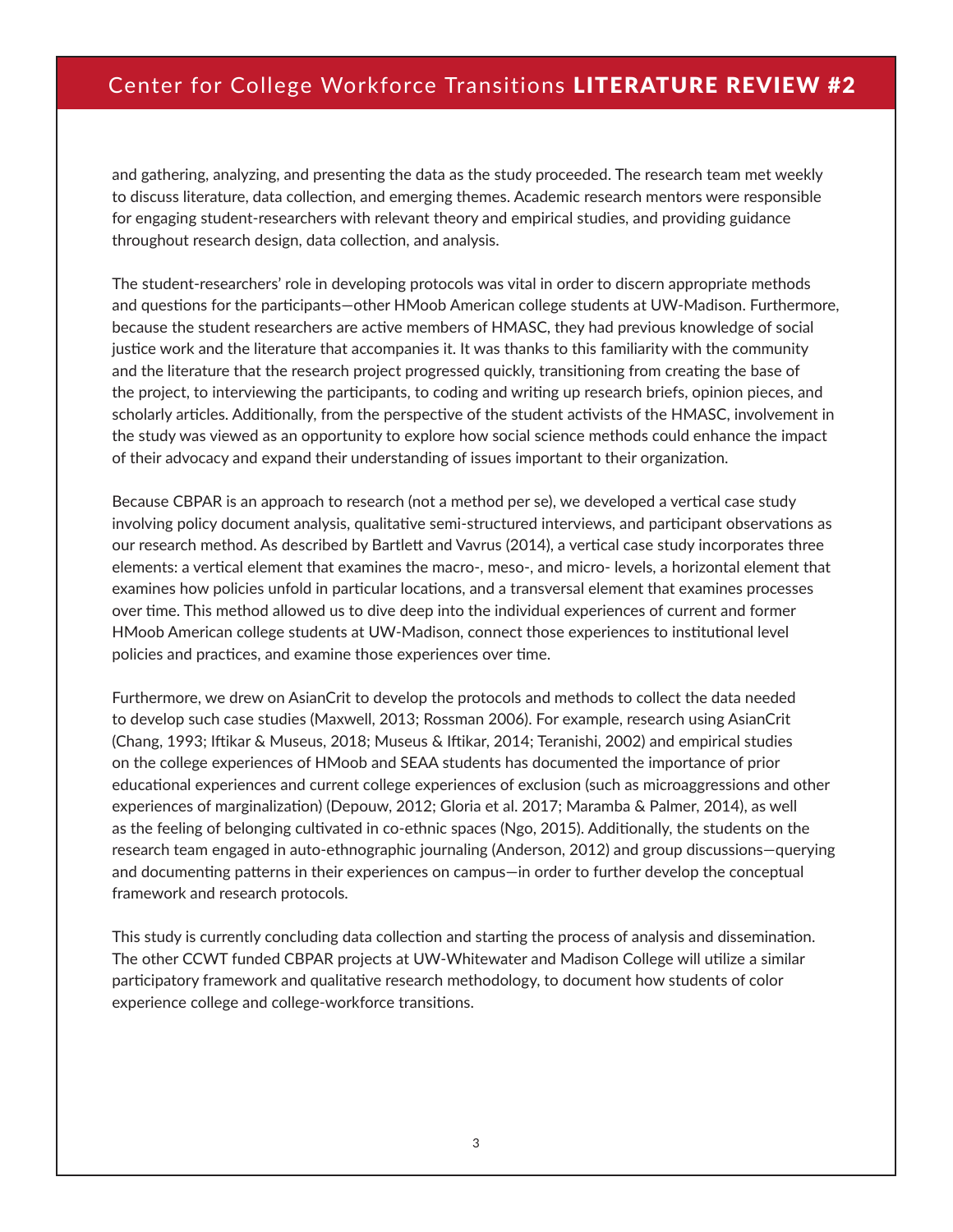### **Works Cited**

Anderson, G. (2017). Participatory action research (PAR) as democratic disruption: New public management and educational research in schools and universities. *International Journal of Qualitative Studies in Education, 30*(5), 432-449.

Anderson, J. (2012). Reflective journals as a tool for auto-ethnographic learning: A case study of student experiences with individualized sustainability. Journal of Geography in Higher Education, 36(4), 613-623.

Appadurai, A. (2006). The right to research. *Globalisation, Societies and Education, 4*(2), 167- 177.

Bartlett, L., & Vavrus, F. (2014). Transversing the vertical case study: A methodological approach to studies of educational policy as practice. *Anthropology & Education Quarterly, 45*(2), 131–147.

Cahill, C., Rios-Moore, I., & Threatts, T. (2008). Different eyes/open eyes: Community-based participatory action research. In J. Cammarota & M. Fine (Eds.), *Revolutionizing education: Youth participatory action research in motion* (pp. 89–124). New York, NY: Routledge.

Chang, R. S. (1993). Toward an Asian American legal scholarship: Critical race theory, poststructuralism, and narrative space. *California Law Review, 81,* 1241–1323.

Cooke, B., & Kothari, U. (Eds.). (2001). *Participation: The new tyranny?.* New York, NY: Zed Books.

DePouw, C. (2012). When culture implies deficit: placing race at the center of Hmong American education. *Race Ethnicity and Education, 15*(2), 223–239.<https://doi.org/10.1080/13613324.2011.624505>

Fine, M., & Torre, M. E. (2006). Participatory action research in prison. *Action Research, 4*(3), 253-269.

Gloria, A. M., Her, P., Thao, B.J., Lee, D., Chang, S.Y., Thao, A, Aroonsavath, L. B. (2017). Tub Txawj, Ntxhais Ntse: Experiences of Hmong American undergraduates, *Journal of Family Diversity in Education, 2*(4), 63- 83.

Green, L. W., George, M. A., Daniel, M., Frankish, C. J., Herbert, C. J., Bowie, W. R., & O'Neill, M. (1995). *Study of participatory research in health promotion. Review and recommendations for development of participatory research in health promotion in Canada.* Ottowa, Ontario: The Royal Society of Canada.

Iftikar, J.S. & Museus, S.D. (2018). On the utility of Asian critical (AsianCrit) theory in the field of education. *International Journal of Qualitative Studies in Education, 31*(10), 935-949, DOI: 10.1080/09518398.2018.1522008

Maramba, D. C., & Palmer, R. T. (2014). The impact of cultural validation on the college experiences of Southeast Asian American students. *Journal of College Student Development, 55*(6), 515–530. [https://doi.](https://doi.org/10.1353/csd.2014.0054) [org/10.1353/csd.2014.0054](https://doi.org/10.1353/csd.2014.0054)

Maxwell, J. A. (2013). *Qualitative research design: An interactive approach.* Thousand Oaks, CA: SAGE Publications.

Museus, S. D., & Iftikar, J. (2014). Asian Critical Theory (AsianCrit). In M. Y. Danico & J. G. Golsom (Eds.), *Asian American society.* Thousand Oaks, CA: Sage Publications and Association for Asian American Studies.

Ngo, B. (2015). Hmong culture club as a place of belonging: The cultivation of Hmong students' cultural and political identities. *Journal of Southeast Asian American Education and Advancement, 10*(2).

Rossman, G. B. (2006). *Designing qualitative research.* Thousand Oaks, CA: Sage. 1-8.

Teranishi, R. T. (2002). Asian Pacific Americans and critical race theory: An examination of school racial climate. *Equity & Excellence in Education, 35*(2), 144–154.

Ventura, J. (2017). "We created that space with everybody:" Constructing a communitybased space of belonging and familia in a Latina/o youth group. *Association of Mexican American Educators Journal, 11*(1), 23-37.